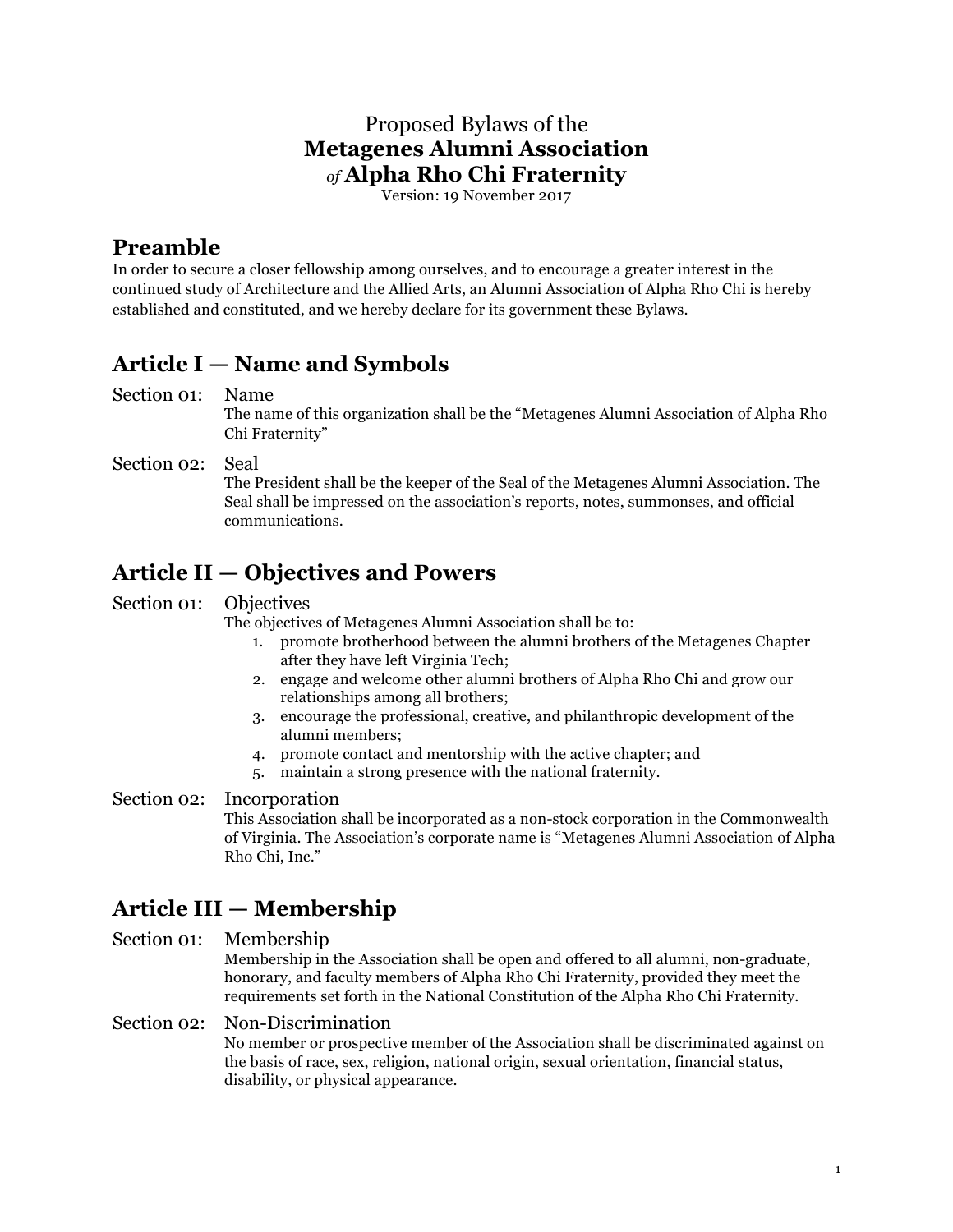#### Section 03: Membership Standing

Members who have paid all dues and fees owed the Metagenes Alumni Association shall be considered in good standing, unless censured by the Association.

### **Article IV — Finances**

### Section 01: Dues

Each member of the Association shall be responsible for paying annual dues to the Treasurer of the Metagenes Alumni Association. The annual membership fee will be recommended by the Association's Treasurer and the Executive Board at the annual meeting and agreed upon by the Alumni Association. They will be collected during the first month of the calendar year.

### Section 02: Budgets and Reports The Treasurer shall be responsible for maintaining the budget and generating a report for review by the Association at every official meeting.

### **Article V — Executive Board**

#### Section o1: Executive Board

The Executive Board shall consist of a President, Secretary, Treasurer, and at least two Directors-at-Large. All Executive Board members are required to be present at meetings. It is the responsibility of the entire association, overseen by the Executive Board, to maintain an active association and ensure all objectives are met.

#### Section 02: President

The duties of the President shall include, but are not limited to:

- 1. presiding over all official meetings;
- 2. possessing and maintaining the official Metagenes AA seal;
- 3. delegating and managing tasks to the Association; and,
- 4. serving as the Association's representative to the national fraternity and Grand Council.
- 5. preserving all books, records and documents pertaining to this office and turning them over to the next President at the end of the term of office.

#### Section 03: Secretary

The duties of the Secretary shall include, but are not limited to:

- 1. possessing and maintaining the Articles of Incorporation, and other official documents;
- 2. maintaining membership, contact, and current general information about all members of the Association; and,
- 3. communicating information regarding Official Meeting dates, agendas, and meeting minutes;
- 4. recording meeting minutes of any Executive Board or general association meetings; and,
- 5. submitting annual Alumni Association forms and reports to Alpha Rho Chi Fraternity.

#### Section 04: Treasurer

The duties of the Treasurer shall include, but are not limited to:

- 1. maintenance of the Association's bank accounts and finances;
- 2. shall collect all dues and fees owed the Association;
- 3. submitting annual Alumni Association fees to Alpha Rho Chi Fraternity; and,
- 4. maintaining financial record and making them available upon request.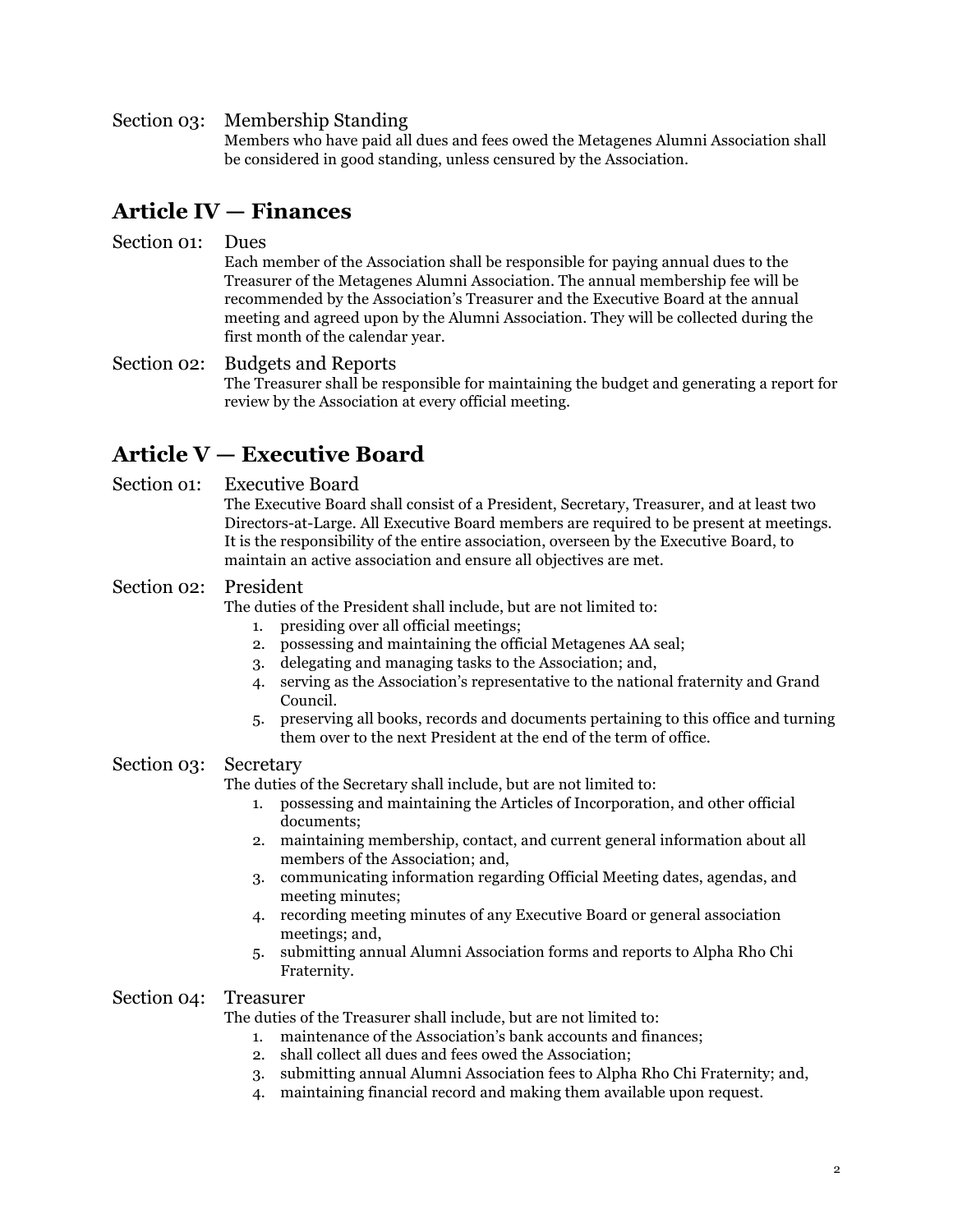| Section 05: | Directors-at-Large<br>Directors-at-Large shall advise the other officers and participate in Board of Directors<br>meetings. There shall be at least two Directors-at-Large; the Association may elect<br>additional Directors-at-Large at its discretion.                                                                                                    |
|-------------|--------------------------------------------------------------------------------------------------------------------------------------------------------------------------------------------------------------------------------------------------------------------------------------------------------------------------------------------------------------|
| Section 06: | Term Length and Limits<br>Each position on the Board shall serve a term of two (2) years. The President shall be<br>eligible for re-election to a second term, but shall not hold that office for more than two<br>consecutive terms. No member may hold two positions on the Board of Directors at the<br>same time.                                        |
| Section 07: | Vacancies of Elected Officers<br>In the event of a vacancy of an Elected Officer, the Executive Board shall appoint a<br>member of the Association to fill the vacancy until the next regular election.                                                                                                                                                      |
| Section 08: | Elections<br>Elections for the Executive Board shall occur at the Annual Meeting. Election of officers<br>shall be by secret ballot. Provisions may be made for ballots to be cast by mail. Elections<br>will occur in a split style: President and Secretary will be elected in all even years,<br>Treasurer will be elected in all odd years.              |
| Section 09: | Eligibility to Serve as an Elected Officer<br>Each officer of the Alumni Association must be in good standing with the association, in<br>keeping with Article III, Section 03.                                                                                                                                                                              |
| Section 10: | Primacy of the Membership<br>The Board of Directors shall govern the Association at all times, except during<br>Association meetings. The decisions of the Board of Directors shall be final, unless they<br>are appealed to the Association in a Regular or Special Meeting of the Association. The<br>vote of the Association on an appeal shall be final. |
| Section 11: | Transparency<br>All meetings of the Board of Directors are open to members of the Association. The<br>proceedings shall be reported to the Association at the first following Association meeting<br>by the Secretary.                                                                                                                                       |
| Section 12: | Order of Offices<br>The order of offices shall be as follows: Highest office of the Association shall be the<br>President, then the Secretary, then the Treasurer, and then the Directors-at-Large.                                                                                                                                                          |
|             |                                                                                                                                                                                                                                                                                                                                                              |

## **Article VI — Appointed Officers**

Section 01: Registered Agent

The Board of Directors shall designate one of its members as Registered Agent. The Registered Agent must be a resident of Virginia. The duty of the Registered Agent will be to forward to the Secretary any notice that is served on the Registered Agent by the Commonwealth of Virginia. If necessary, the Board of Directors may designate a member of the Virginia State Bar or another agent in compliance with the Code of Virginia. Changes to the Registered Agent or his office address shall be filed with the Commonwealth of Virginia.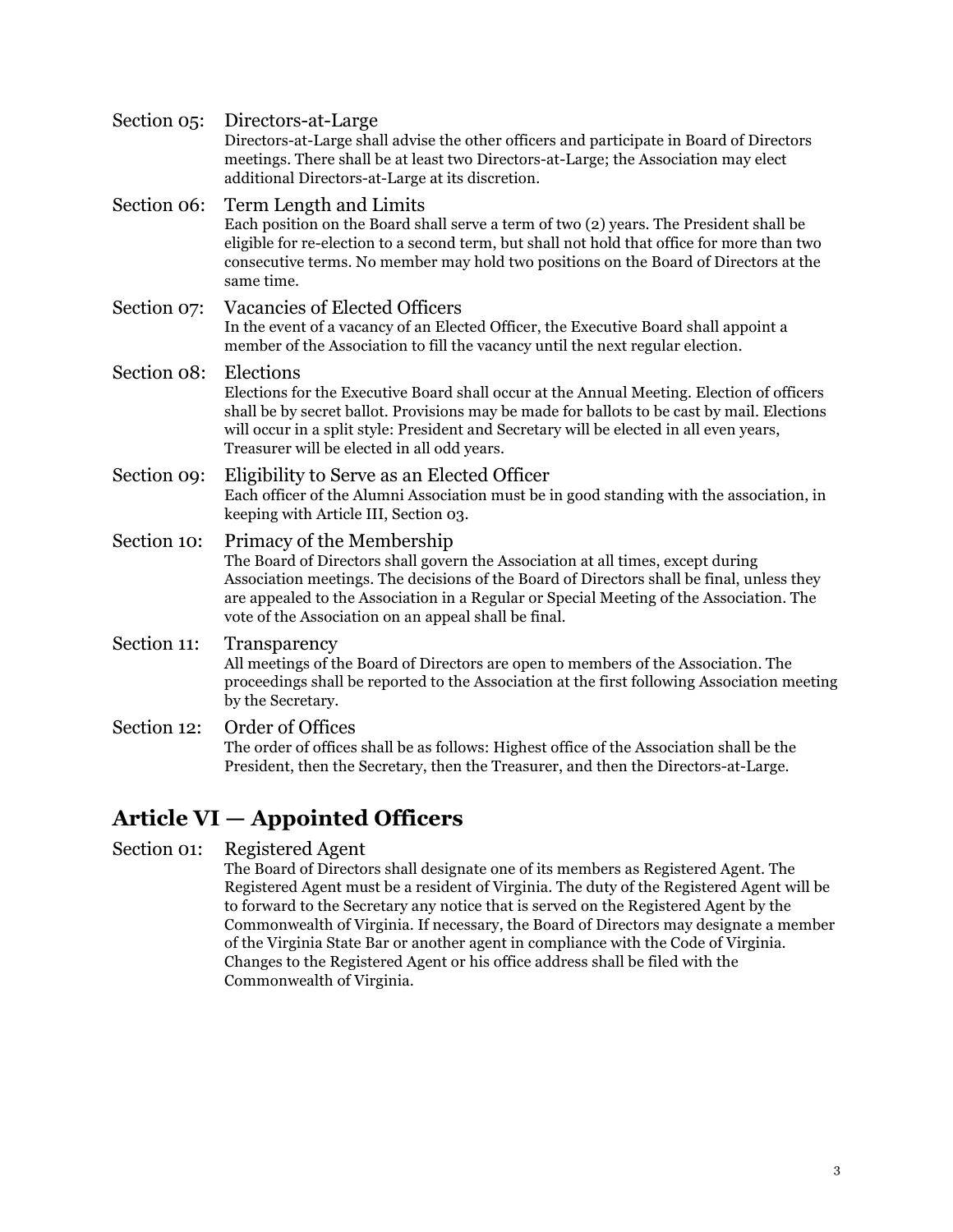Section 02: Delegate to National Convention The Association's Delegate to the National Convention of the Alpha Rho Chi Fraternity may be elected by the Association in a Regular or Called meeting. If no Delegate is elected, the President may appoint the Delegate with the approval of a majority of the Board of Directors. If the Delegate is unable to attend the Convention, the Delegate may transfer their individual voting rights to another member of the Association by executing a proxy in writing. Section 03: Assistants to the Elected Officers Assistants to the elected officers may be appointed by the President, upon the recommendation of the elected officer, upon the recommendation of the elected officer, with the approval of the Board of Directors. The terms of appointed officers shall be

Section 04: Chaplain A Chaplain may be appointed to give invocations at Association functions.

terminated at the time of installation of incoming officers.

### **Article VII — Association Meetings**

Section 01: Annual Meetings

The association shall meet at least annually. All members of the Association are to be informed at least two months in advance of the location, date and time. The proposed agenda is to be released two weeks in advance. A fine may be assessed on members of the Board of Directors for non-attendance, unless a valid excuse is presented prior to the meeting being missed. All meetings should be conducted following Robert's Rules of Order.

### Section 02: Special Meetings

The President, or a majority of the Executive Board, shall maintain the power to call for a special meeting at their discretion, provided the membership is given at least 10 days' notice. Called meetings may be general in nature or limited to specific business.

Section 03: Quorum

A quorum for regular or special meetings of the Association is constituted when a majority of the Executive Board and at least 8 members of the Association (this number including members of the Executive Board) in good standing are present.

### Section 04 Order of business

The following order of business shall be observed at all regular meetings of the Association.

- 1. Call to Order
- 2. Roll Call
- 3. Minutes Read of Previous Meeting
- 4. Officer's Reports
- 5. Committee Reports
- 6. Old Business
- 7. New Business
- 8. Adjournment

Special meetings shall follow the same Order of Business, unless the meeting has been called to conduct specific business only.